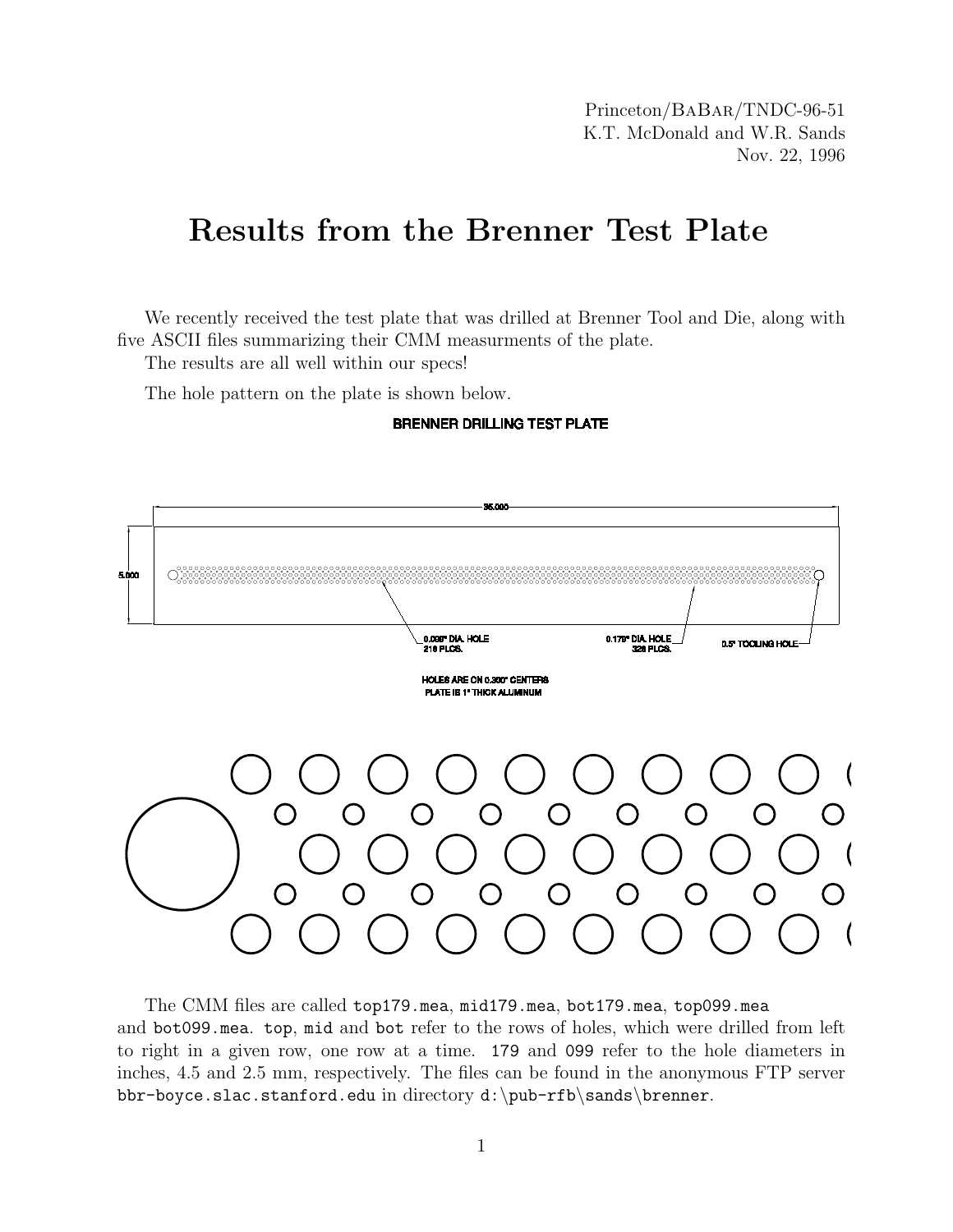## 1 Results for  $0.179''$  Holes

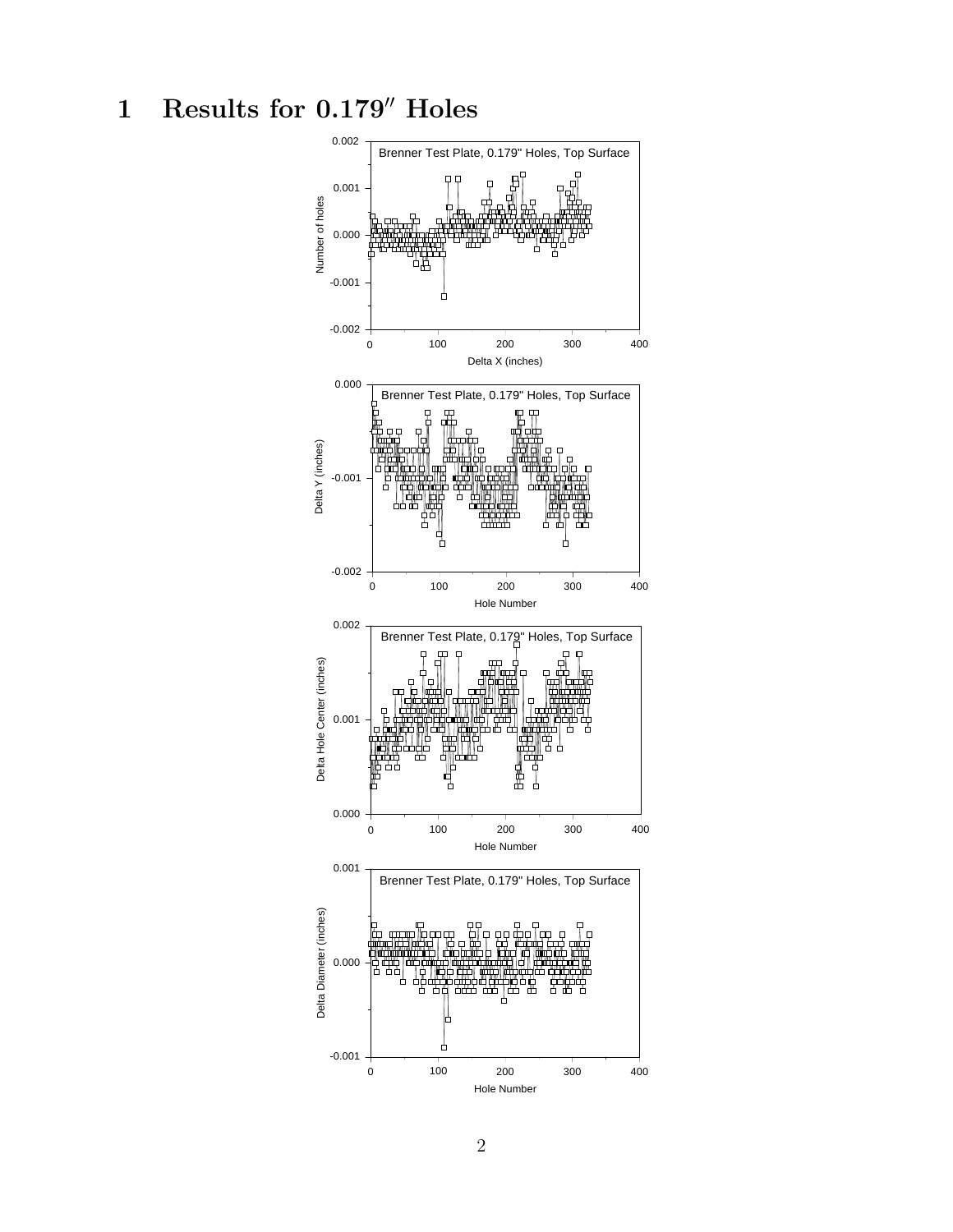

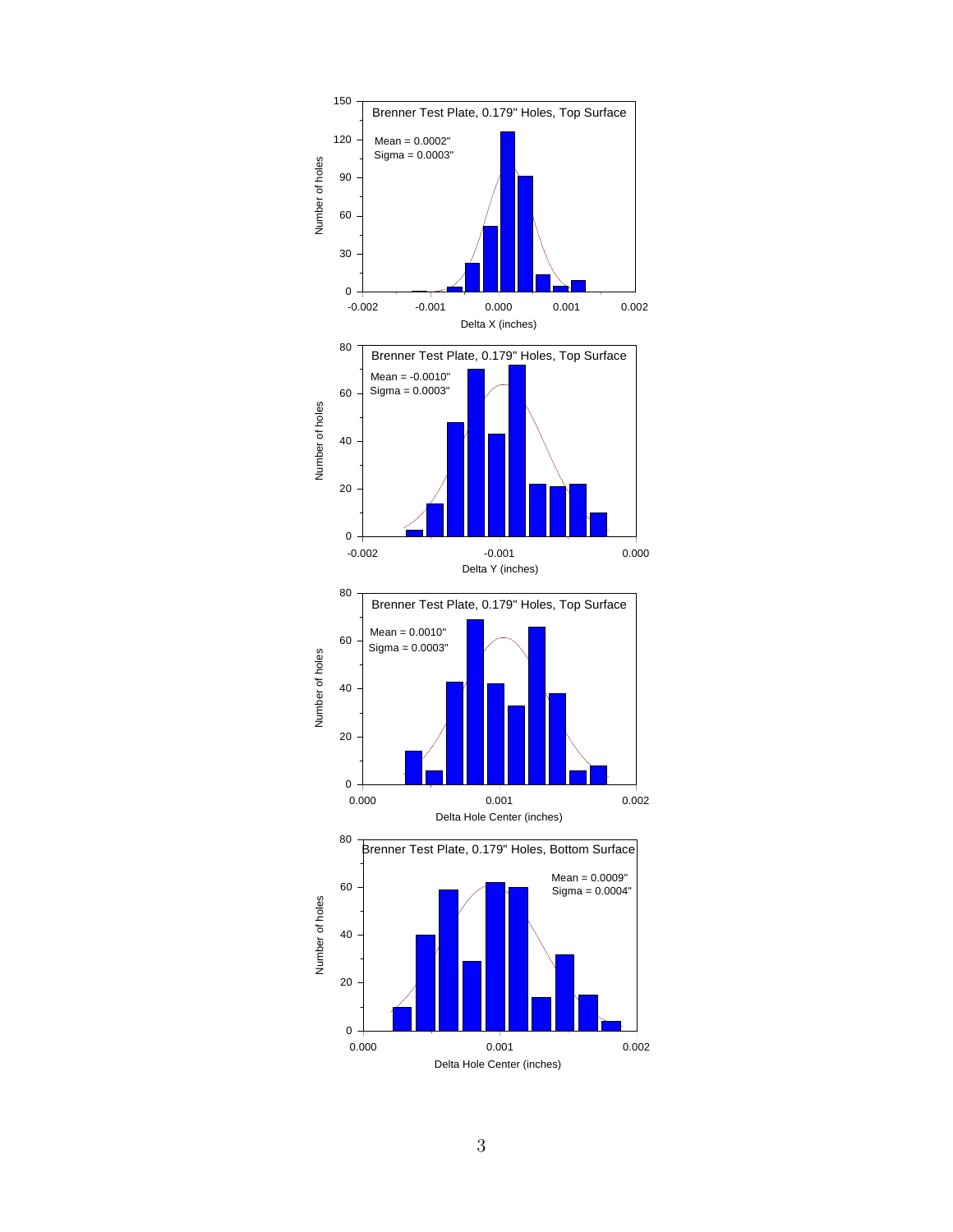

## Remarks

- 1. The holes diameters are larger than those reported in the above histogram by a small fixed amount related to the geometry of the CMM stylus. We do not have a statement of this offset from Brenner at present. However, they have used go/nogo pins to verify that all holes are actually larger than our mininum specified radius.
- 2. In their .mea files Brenner reports the offset between measured and ideal hole locations as twice the distance between measured and ideal hole centers, consistent with the machinist's convention for 'true position tolerance'. We report just the distance between measured and ideal hole centers in the above plots.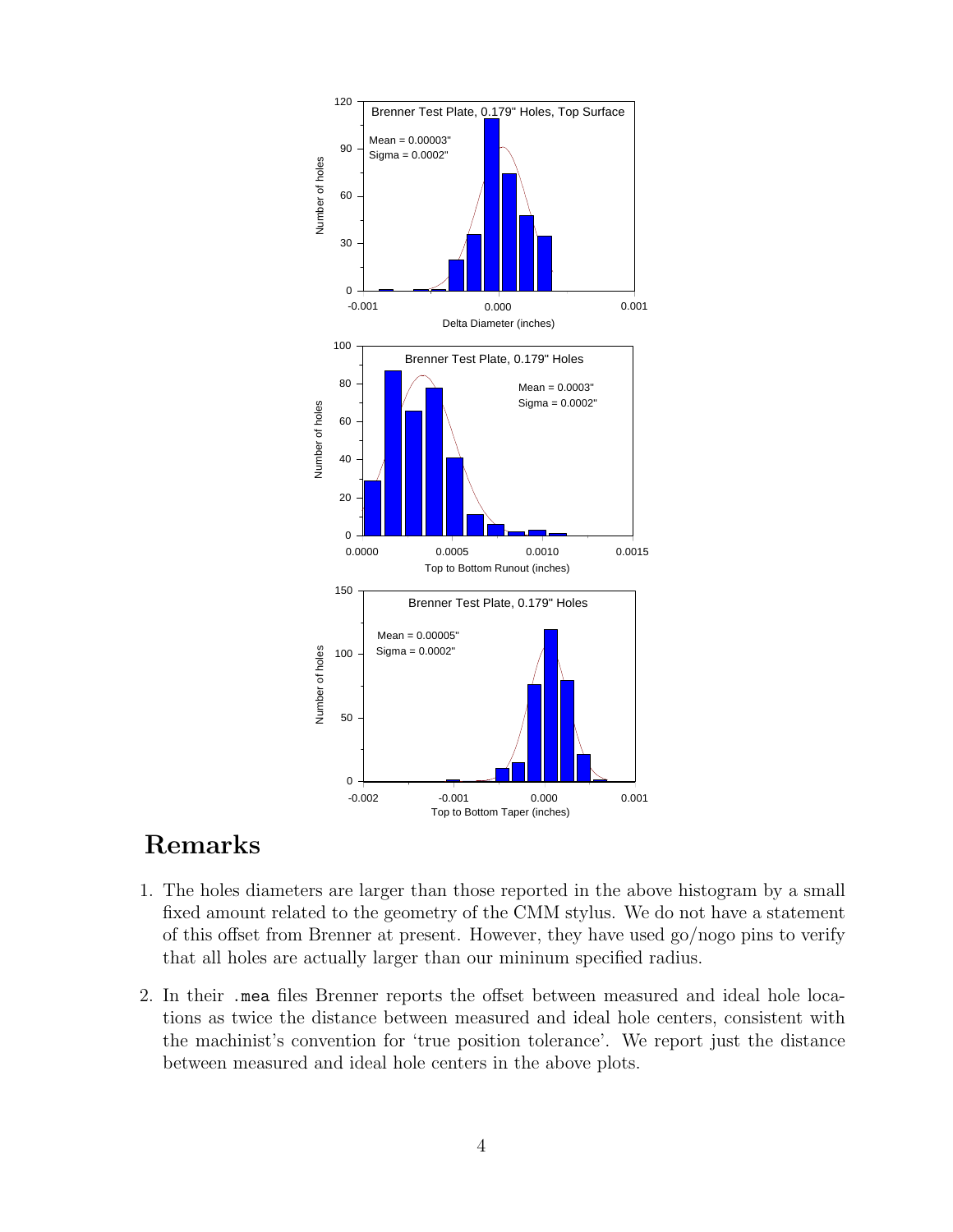## 2 Results for  $0.099''$  Holes